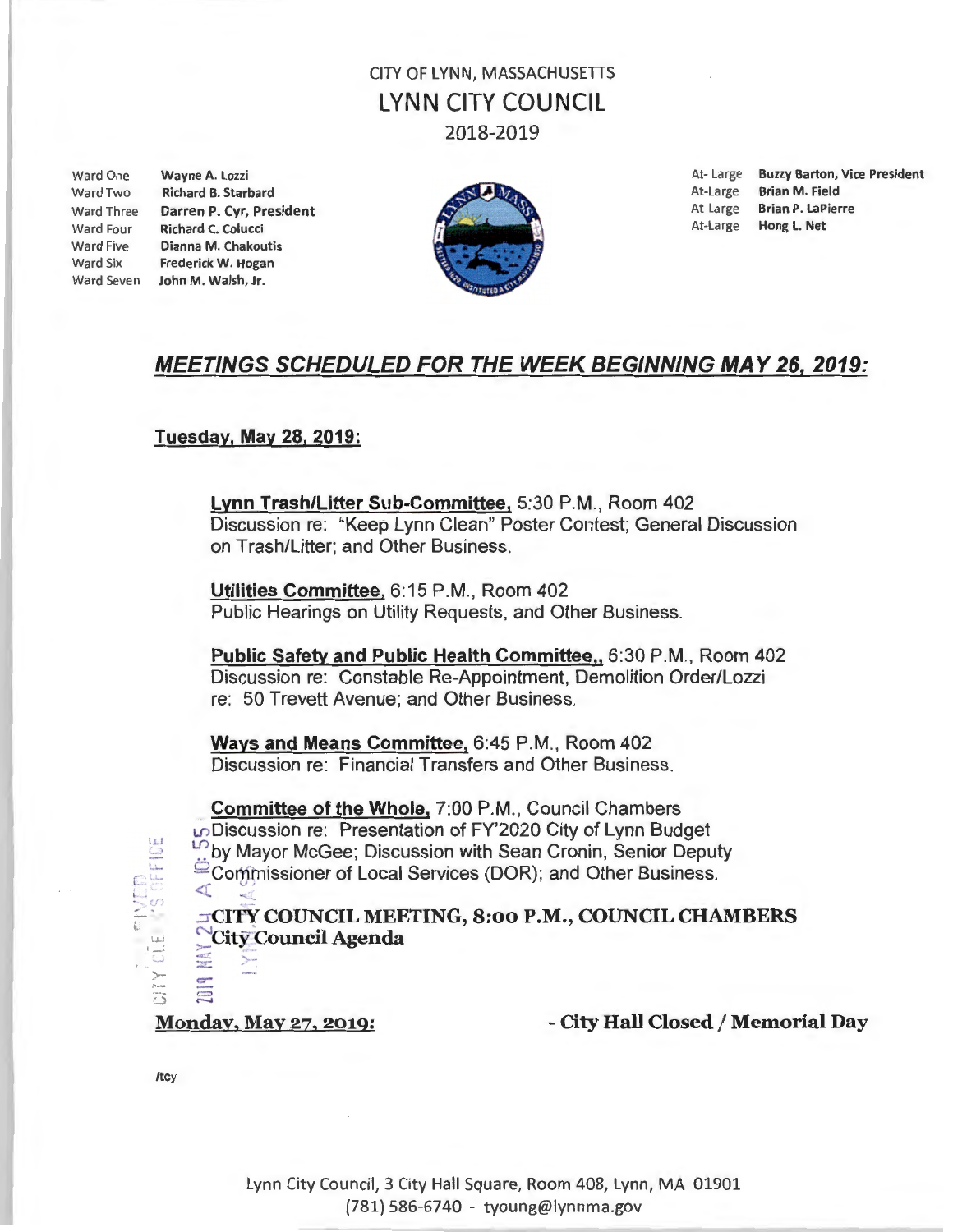**Ward One** Ward Two **Ward Four** Ward Five Ward Six

Wayne A. Lozzi **Richard B. Starbard** Ward Three Darren P. Cyr, President **Richard C. Colucci** Dianna M. Chakoutis Frederick W. Hogan Ward Seven John M. Walsh, Jr.



At-Large Buzzy Barton, Vice President At-Large **Brian M. Field** At-Large Brian P. LaPierre At-Large Hong L. Net

#### LYNN TRASH/LITTER SUB-COMMITTEE AGENDA **TUESDAY, MAY 28, 2019** 5:30 P.M. - ROOM 402

- Discussion re: "Keep Lynn Clean" Poster Contest 1.
- General Discussion on Trash/Litter  $2.$
- 3. **OTHER BUSINESS**

 $/$ tcy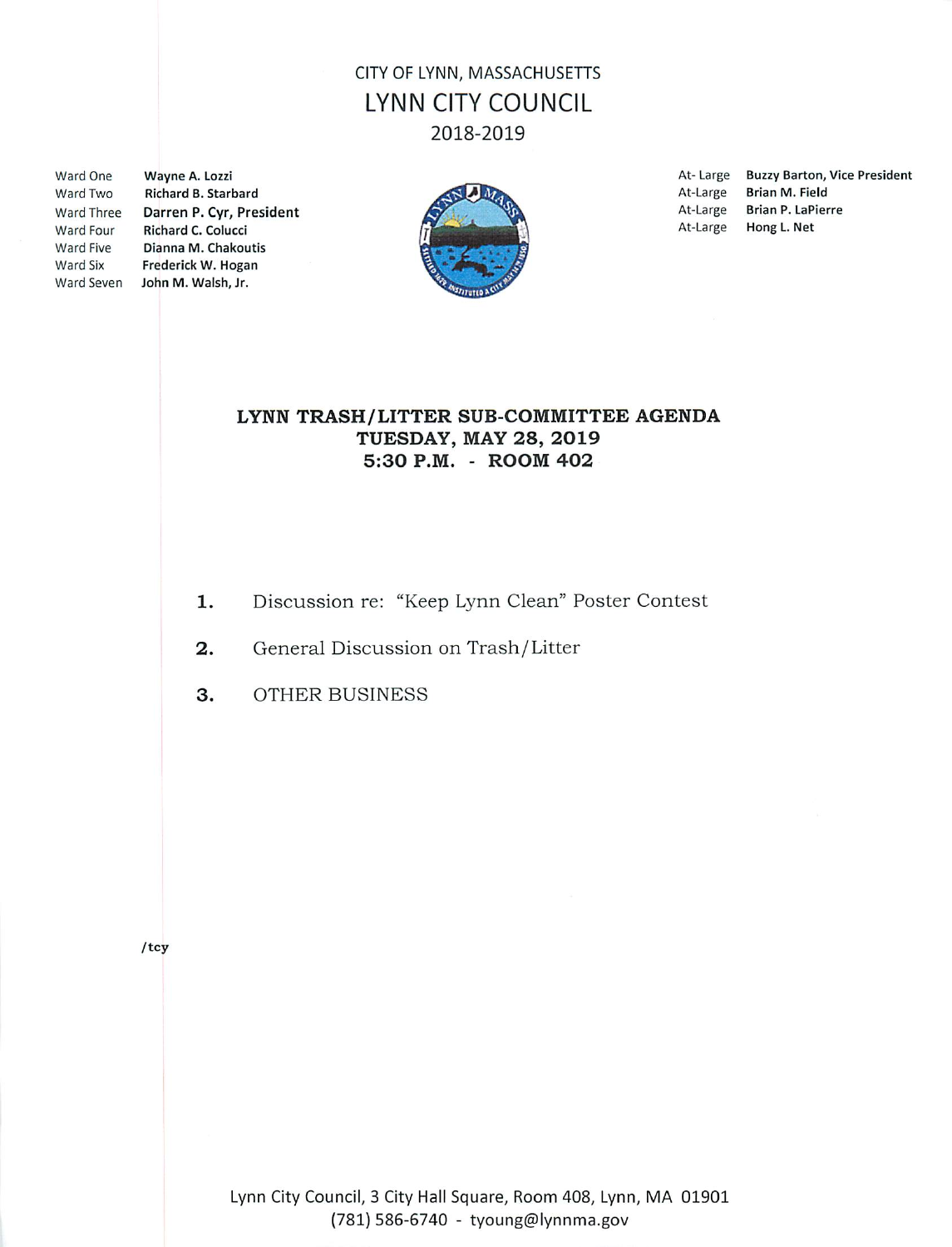Ward One Ward Two Ward Four Ward Five Ward Six

Wayne A. Lozzi Richard B. Starbard Ward Three Darren P. Cyr, President Richard C. Colucci Dianna M. Chakoutis Frederick W. Hogan Ward Seven John M. Walsh, Jr.



**Buzzy Barton, Vice President** At-Large At-Large **Brian M. Field** At-Large **Brian P. LaPierre** At-Large Hong L. Net

#### UTILITIES COMMITTEE AGENDA **TUESDAY, MAY 28, 2019** 6:15 P.M. - ROOM 402

### **PUBLIC HEARINGS:**

Grant of Location: National Grid to install 1JO Pole on Estes Street beginning at a point approximately 215' feet northeasterly of the centerline of the intersection of Broad Street and Estes Street and continuing approximately 140' feet in a southwesterly direction. (Colucci)

Grant of Location: National Grid to install 1 JO wooden Pole with an anchor, 140' from existing pole #9 also on Estes Street. The new location will be in front of 23 Broad Street (corner lot) at Estes Street and Broad Street, to feed a new service at 26 Broad Street. (Colucci)

/tcy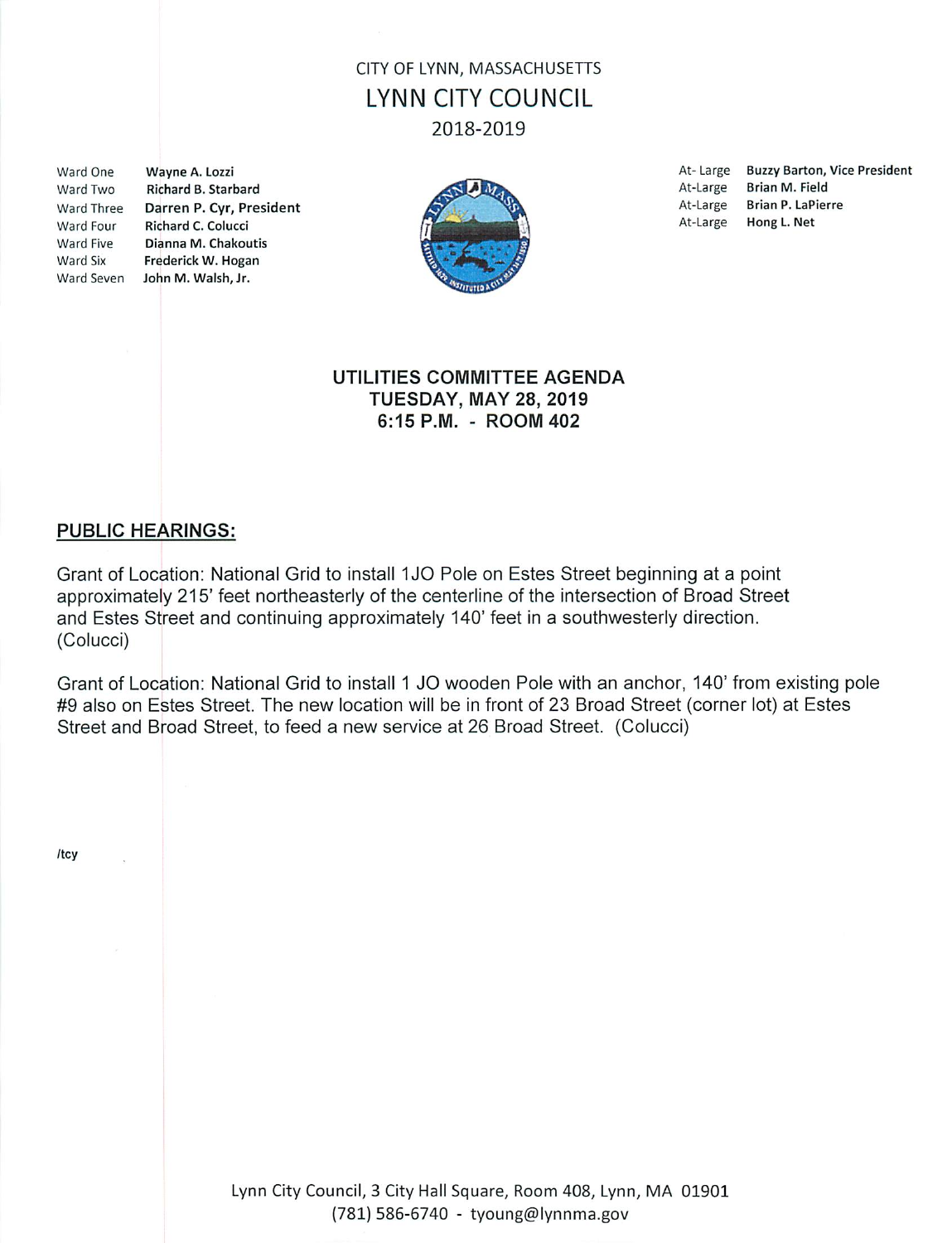Ward One Ward Two Ward Three Ward Four Ward Five Ward Six

Wayne A. Lozzi Richard B. Starbard Darren P. Cyr, President Richard C. Colucci Dianna M. Chakoutis Frederick W. Hogan Ward Seven John M. Walsh, Jr.



At-Large **Buzzy Barton, Vice President** At-Large **Brian M. Field** At-Large **Brian P. LaPierre** At-Large Hong L. Net

#### **WAYS AND MEANS AGENDA TUESDAY, MAY 28, 2019** 6:45 P.M. - ROOM 402

 $1.$ **FINANCIAL TRANSFERS** 

 $2.$ **OTHER BUSINESS** 

/tcy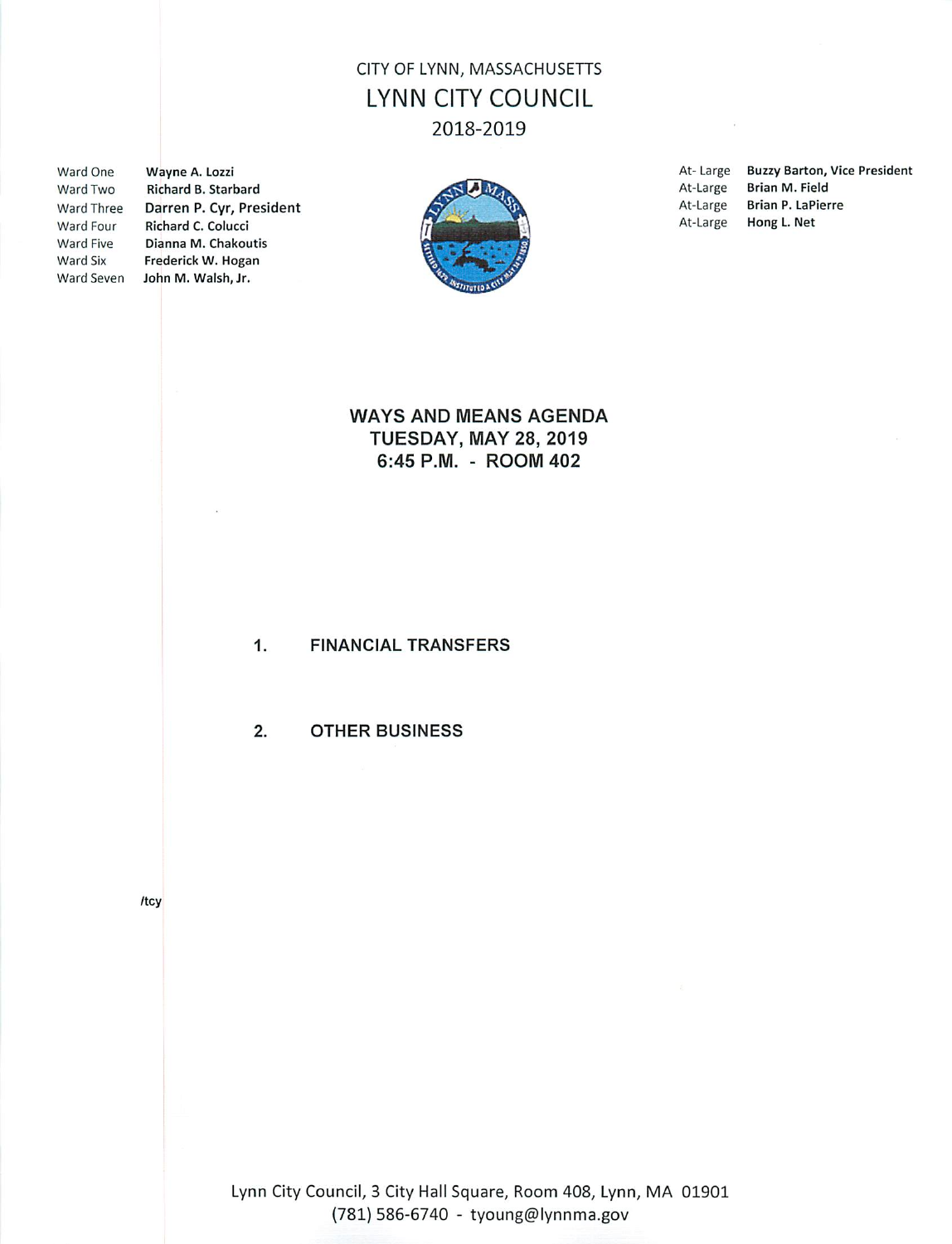Ward One Ward Two Ward Four

Wayne A. Lozzi Richard B. Starbard Ward Three Darren P. Cyr, President **Richard C. Colucci** Ward Five Dianna M. Chakoutis Ward Six Frederick W. Hogan Ward Seven John M. Walsh, Jr.



At-Large Buzzy Barton, Vice President **Brian M. Field** At-Large **Brian P. LaPierre** At-Large Hong L. Net At-Large ÷

#### **COMMITTEE OF THE WHOLE AGENDA TUESDAY, MAY 28, 2019** 7:00 P.M. - COUNCIL CHAMBERS

- 1. Presentation of FY'2020 City of Lynn Budget by Mayor McGee
- 2. Discussion with Sean Cronin, Senior Deputy Commissioner of Local Services (DOR)
- 3. OTHER BUSINESS

 $/$ tcy